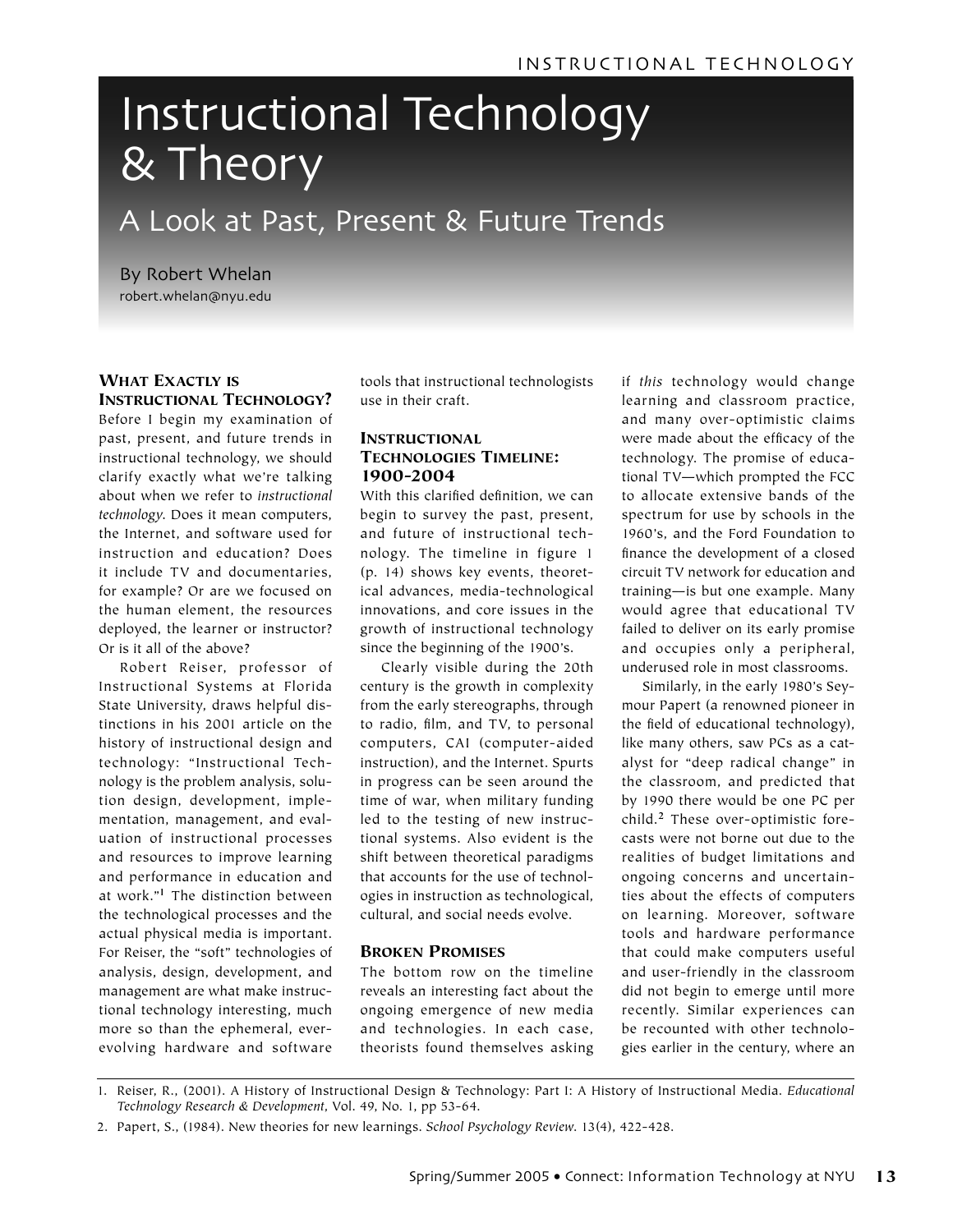| <b>Instructional Technologies Timeline</b><br>1900-2004                                 |                                                                            |                                                                             |                                                                                 |      |                                                                                                                     |      |                                                                        |                                                                                 |                                       |                                                                 |                                   |                                                                        |  |
|-----------------------------------------------------------------------------------------|----------------------------------------------------------------------------|-----------------------------------------------------------------------------|---------------------------------------------------------------------------------|------|---------------------------------------------------------------------------------------------------------------------|------|------------------------------------------------------------------------|---------------------------------------------------------------------------------|---------------------------------------|-----------------------------------------------------------------|-----------------------------------|------------------------------------------------------------------------|--|
| School Museum<br><b>Exhibits, St Louis</b>                                              | <b>WW1</b>                                                                 | Radio<br>WWII: AV Training,<br>Depression<br>Films, OH/Proj.<br>Sims, Audio |                                                                                 |      | PC<br><b>FCC Allocates</b><br><b>Educational TV</b>                                                                 |      | CAI "Adaptive<br>Learning<br>Machines"                                 | <b>Microcomputers</b><br>GUI<br>Rapid prototyping                               |                                       | Internet,<br>Intranet.<br>CD-ROM<br>KM                          |                                   | Low cost PCs, PDAs<br>Laptops/Mobility<br>Wireless                     |  |
| Behaviorism<br>Sekhenov, Watson, Skinner                                                | AV "Movement"                                                              |                                                                             | Training as 'System'                                                            |      | Info Process.<br>Programmed<br>instruction<br>Theory                                                                |      | <b>ADDIE Models</b>                                                    | Cognitive Science impact?<br>Educational / Instructional Technology "Movement"  |                                       |                                                                 | Web as constructivist environment |                                                                        |  |
| 1905                                                                                    | 1914                                                                       | 1930                                                                        | 1940                                                                            | 1950 | 1960                                                                                                                | 1970 |                                                                        | 1980                                                                            | 1985                                  | 1990                                                            | 1995                              | 2000                                                                   |  |
| Stereograph,<br>Slides, Film,<br>Prints, Charts<br><b>Magic Lantern</b><br>Stereopticon | -New prof assocs.<br>Journals<br>-20 TT Courses.<br>-City schools<br>adopt |                                                                             | "Visualizing the<br>Curriculum" (1937)<br>Dale's "Cone of<br>Experience" (1946) |      | Communication<br>Theory: Sender +<br><b>Channel + Receiver</b><br><b>Media comparisons: NSD</b><br>Ford funds CC TV |      | <b>IBM 16k HD.</b><br>Pask, Suppes,<br><b>Atkinson CAI</b><br>Research | PCs in 40% of<br>elementary, 75% of<br>secondary schools                        |                                       | 3x Web access for<br>universities<br>3x rise in KM/<br>training |                                   | Limits: effectiveness?<br>software, access,<br>usage<br>90% of schools |  |
|                                                                                         |                                                                            |                                                                             |                                                                                 |      |                                                                                                                     |      |                                                                        |                                                                                 |                                       | <b>WbDL</b> doubles                                             |                                   | have web access                                                        |  |
| Visual Instruction:<br>Supplementary or<br>Primary?                                     | Despite promise,<br>Radio has little impact                                |                                                                             | AV can<br>"concretize"<br>schools<br>learning                                   |      | Despite promise,<br>War success $\rightarrow$<br>TV has little impact                                               |      | Drill & Practice<br>Computer skills                                    | "A catalyst for deep<br>radical change"<br>"In 1990, 1 PC per<br>child" -Papert | Despite promise.<br>little innovation | CAI has little impact                                           | Military invests<br>\$600m In WBT | Web is flexible, low<br>cost. interactive                              |  |

*Figure 1. This timeline shows some of the most influential technologies, theories, trends, and factors in instructional technology in the last century.***<sup>3</sup>**

initial enthusiasm about a particular form of media proved to be premature once attempts were made to incorporate the technology into the unforgiving realities of the classroom. Having looked back, we can now ask: is the World Wide Web, which seems to hold so much promise for educators and learners, destined for the same disappointment and obsolescence as the Magic Lantern, educational radio, and the standalone PC?

#### 20TH CENTURY LEARNING THEORIES 101

Before considering this question, we can find another perspective on the past, present, and future trends in instructional technology by reviewing the most influential learning theories that helped form instructional technology over the last 100 years.

There are three principal families of theories about learning: behaviorism, cognitivism, and constructivism. Behaviorism emphasizes observable behavior, rather than inner mental experiences. From our environment, we learn certain behaviors while learning not to do others. Behaviorism is also thought of in terms of association building, and the "drill and practice" software often used in skill-building is an example of behavioristic instructional technology design. Behaviorism is sometimes critiqued as being too passive and mechanistic.

Cognitivism, on the other hand, emphasizes the importance of perception, learning, and thought as bases for understanding human behavior and learning. Rooted in information processing theory pioneered in the 1960s, cognitivism draws from the analogy between computers and minds, allowing for the possibility of computer programs that "think" alongside their human users. Cognitivistic instructional design is characterized by analytic breakdown of a topic or subject matter, and the transformation of the subject matter into a set of structured cognitive tasks. Cognitivistic frameworks can include discovery tasks, problem diagnosis, and troubleshooting; Papert's LOGO-based learning tools are considered cognitivistic. In these frameworks, knowledge acquisition is seen as an active, learner-driven outcome, much more so than with behaviorism.

An even more active view of learning can be found in the theory of constructivism. In this philosophy, first described over 100 years

ago, learning is seen as a process of knowledge construction where the learner is in charge of his or her own learning experience. Experience, combined with reflection and social interaction, allows the learner to build on prior knowledge and create their own understanding of ideas and concepts. An example of a constructivist learning environment online is a WebQuest, an inquirybased activity where the information used by learners is drawn from the Web.**4** WebQuests use information to solve problems or gain deeper insights, and to support learners' thinking in terms of analysis, synthesis, and evaluation. In this way, meaningful mental models can be formed, and learners can select and integrate their own schemas in order to make sense of the world.

While behaviorism is characterized by a linear, stimulus-response approach to learning, cognitivism likens the mind of the learner to an elaborate information processing system. Constructivism, by contrast, puts the learner in charge of their own search for meaning.

The main point here is that when we survey the history of instructional media, we can see a mapping between these theories of learning

4. *http://webquest.org/*

<sup>3.</sup> Timeline graphic created by the author, drawing from the Reiser article referenced in footnote 1.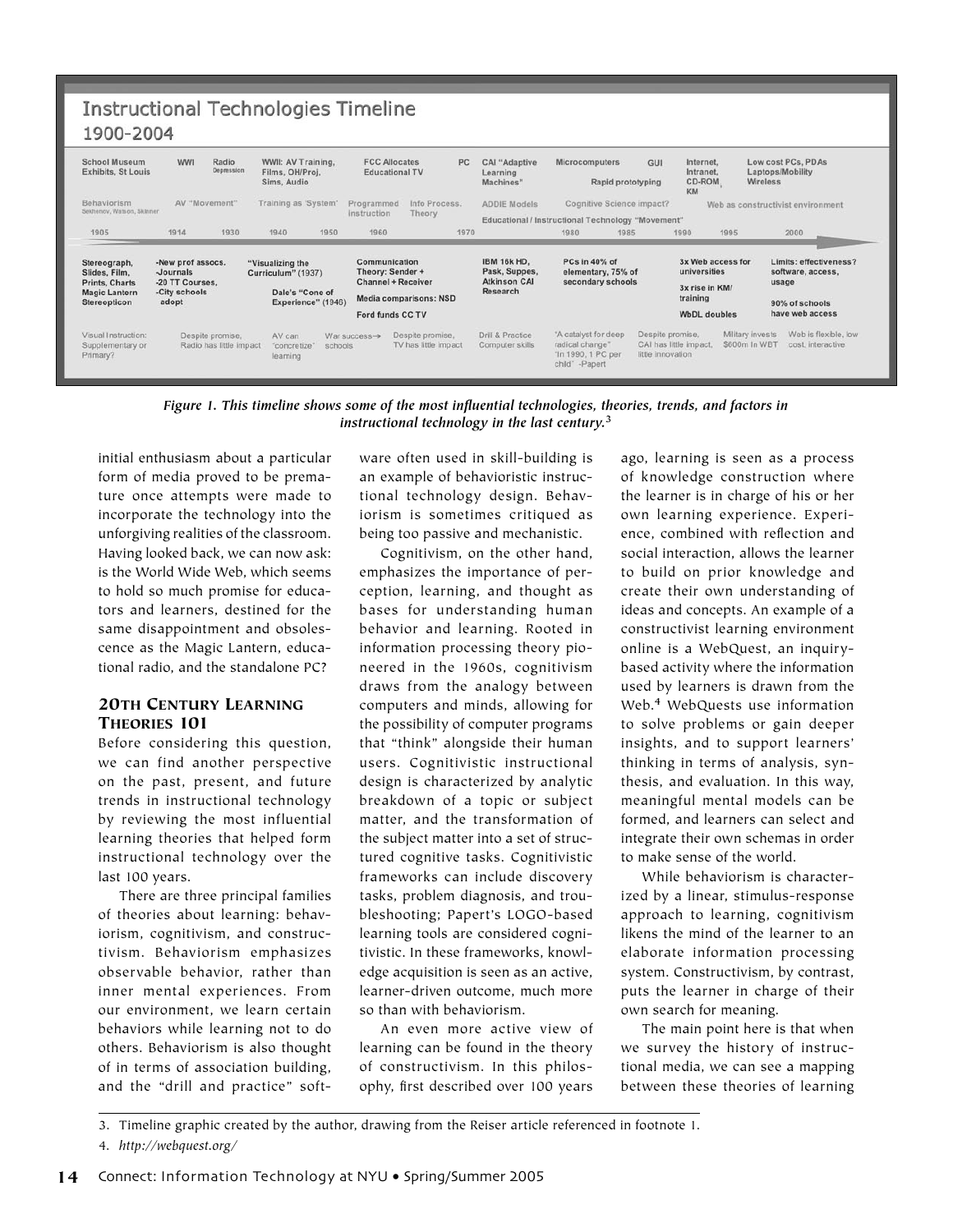

*Figure 2. Will the World Wide Web one day go the way of the Magic Lantern, one of many technologies that didn't live up to their initial promise?*

and the use of different types of media. For example, behaviorism, which was at its height in the first half of the last century, was complemented by linear media such as radio, film, and TV. Cognitivism, which was at its height in the 1960's to 1980's, was complemented by a new generation of desktop and personal computing, which found its ultimate expression in artificial intelligence (AI) and AI tutoring systems research.

Although behavioristic in many ways, these cognitivist systems still represented a different paradigm from both behaviorism and constructivism. Constructivism in its current incarnation is complemented by media and technologies that offer learners multiple perspectives, formats, and options for sharing and expressing their ideas. Thus, the Web, having emerged in the mid-90's, with its networked, interactive environments, accessible through portable and handheld devices, offers functionality that goes beyond behavioristic or cognitivistic worldviews, and recasts learning as a ubiquitous, experiential, self-driven activity.

#### THE EUROPEAN VIEWPOINT

Unique economic, geographic, social, technological, and intellectual structures in the US have consistently helped give rise to revolutions

in the way media is used in learning. However, across the Atlantic, European Union (EU) research and technological development in instruction—often referred to as "E-learning"—have been following a blueprint that both draws from the US experience and integrates European culture and ambitions. The focus is on cultivating improved efficiency in learning and cost-effectiveness, while deploying instructional technologies that better address the needs of individuals, groups, and organizations.

The European effort is helpful for understanding the current status and future direction of instructional technology because it leaves less to chance than the entrepreneurially driven American environment, and follows instead a more programmatic approach.

Core concepts in the vision of the future of E-learning in Europe are:

- 1. Universal access to open, ubiquitous, experiential, and contextualized learning materials;
- 2. The combination of advanced cognitive science and knowledge-based approaches with new media, including virtual and augmented reality, virtual presence technologies, and simulations;
- 3. The ability to learn and seek training, independent of time, place, and pace as a fundamental affordance of instructional tech-

nology that needs to be further cultivated, especially from the EU's social policy perspective.

With this sense of the theoretical background of instructional technology, and this broad vision of its future, let's focus now on the present, and on some key trends in infrastructure, content development, and research in the field.

### A VISION OF THE FUTURE

As more and more learning takes place online or with the support of Internet-based resources and tools, the "E" in E-learning is likely to be presumed and taken for granted. Fewer students are getting the traditional on-campus degree because of the increasing popularity of flexible online degrees. Therefore, those who want to experience "traditional" educational methods may increasingly be forced to pay a higher price.

There are also signs of increased diversification in the resources available to students. In the future, learners will likely be able to obtain degrees made up of courses and experiences from numerous providers. Moreover, mergers and partnerships of learning institutions, publishers, technology companies, and service providers and consultancies will lead to shake-ups in the ways educational institutions plan and deliver their courses. Private colleges will have to offer broader vocational options with major online components or go out of business. Many colleges, including NYU, already run successful partnerships with corporations to manage their training and education programs.

Likewise, I see the role of the professor and instructor continuing to diversify with the technology. The expectations placed on instructors regarding their digital skills have become more exacting and demanding, and the time required to respond to the steady flow of e-mail and the creation of new digital content has grown exponentially, placing increased performance pressure on faculty.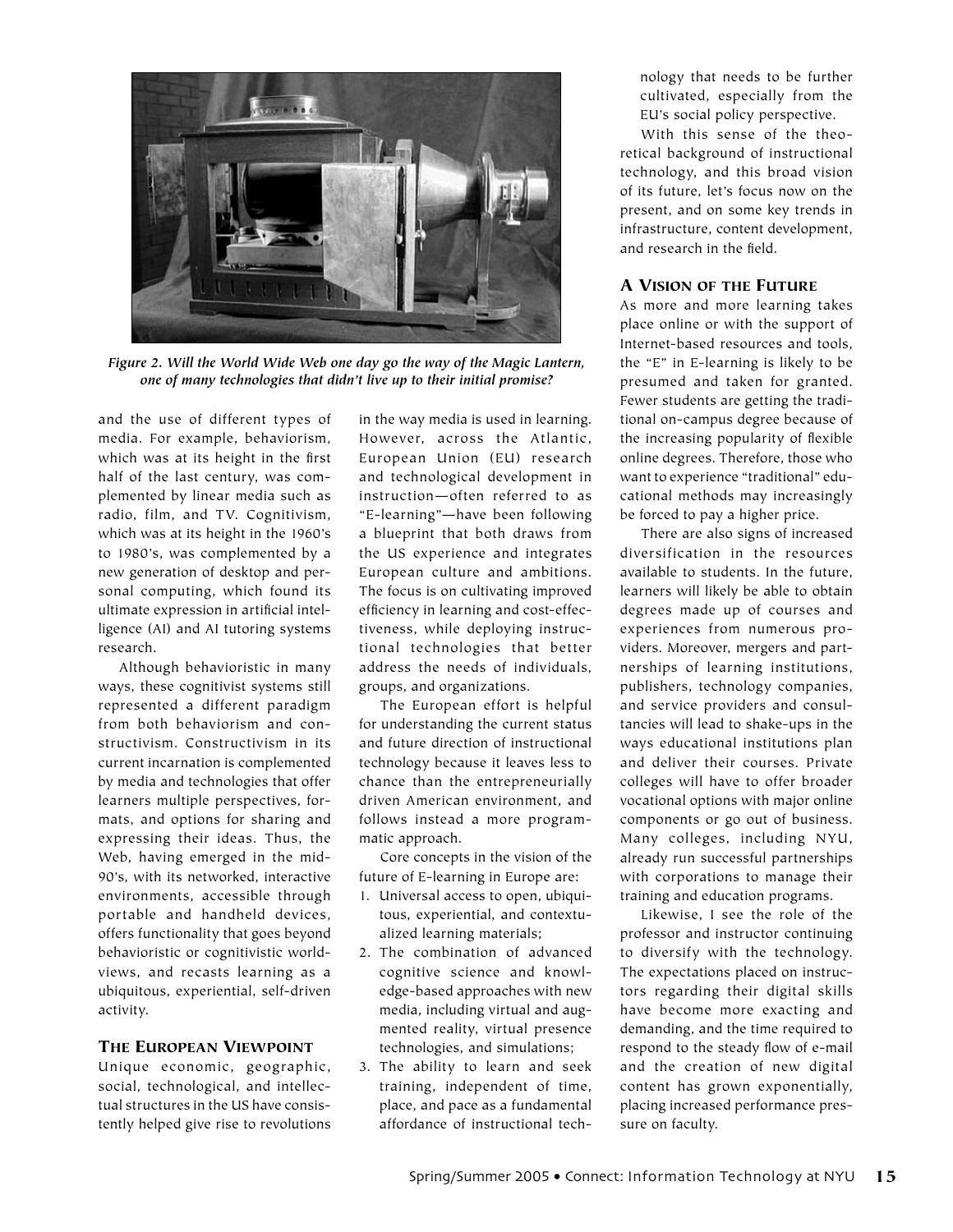## CURRENT TRENDS IN INFRASTRUCTURE

Trends in the growth of technology for instruction can be summarized as embedding, ubiquity, specialization, miniaturization, and mobility. In this context, embedding describes how the network is becoming increasingly integrated into our urban environment. For example, web-enabled devices will continue to drop in cost, while being built into existing conventional devices. Imagine an instructor accessing her Blackboard courses via the touch screen on her broadband-connected refrigerator over morning coffee, or answering e-mail from a public web kiosk on the street while attending a conference in Amsterdam.

Another trend is the increasing ubiquity and mobility offered by wirelessly connected devices. Personal devices like smartphones and PDAs, even iPods and personal media devices, offer non-stop access to digital content and, in many cases, real-time communication and media sharing. The already ubiquitous iPod may, in the near future, come with a wireless Internet connection that would allow for potentially vast sharing of content and greatly simplified podcasting (personal radiolike broadcasting).

Furthermore, continued miniaturization, specialization, and improvements in manufacturing processes will offer consumers lower costs with greater efficiency. The so-called "m-Learning paradigm"—mobile learning—will bring with it new types of content, smarter devices, and an ever-lower cost.

With the realization of these trends will come new "vertical" organizations of social and academic interests. The Scholar search tools in Google are an early example of this trend. Likewise, metropolitan regions, institutions, organizations, and schools will see a rise in "subnetworks," that is, shared "synthetic" spaces that revolve around the ideas and communities of interest repre-



*Figure 3. Edgar Dale's Cone of Experience***5** *illustrates his theory on the average retention rates for different types of teaching. The further you progress down the cone, the deeper the learning and the more information will be retained.*

sented by, say, podcasting biology instructors, art-teaching videographers, and media-ethnographic historians.

These trends in infrastructure will require further advances in interoperability, that is, the ability of different digital platforms to communicate and exchange content. Emerging standards for accessing incommensurate digital resources include SOAP, UDDI, and XSLT. DLORN is one example of an open source, modular content repository currently being explored at NYU.

Related to this are concerns about metadata (information about digital resources that, among other things, helps search engines locate them). Metadata standards are notoriously technical and demanding, in a way that often discourages content producers from using them, rendering their content harder to find and archive. Tools for a more flexible ontology of metadata are beginning to emerge.

These types of new technologies will allow educational institutions to go beyond comparatively static learning management systems such as Blackboard. These emerging infrastructures are, however, useless without content, and trends in content development are characterized by the most interesting innovations.

# CURRENT TRENDS IN INSTRUCTIONAL CONTENT

A stumbling block to the increasing diversification and ubiquity of instructional technologies has been the relative difficulty of content creation for people unaccustomed to working in a software interface. Content creation software has traditionally been the dominion of highly paid professionals working with complex, expensive software.

To date, the emphasis in webbased instructional technology has been on discoverability and use of content (e.g., Google), rather than on creation and collaborative discourse, despite many efforts to redress this imbalance. One emerging trend emphasizes bridging the "design gap" between the learner and the instructional system, so that non-experts can also create and share their resources within collaborative communities of interest. A new breed of rapid development Elearning software tools has been on the rise in the last year. These tools allow for faster, more exact, and lower cost prototyping of learning materials and content. Such tools include Macromedia Breeze, Articulate, Lersus, SNAP! Studio, Content Point, WebEx, and Mindflash.

Bridging the gap is not merely a question of designing user-friendly software, however. Increasingly,

<sup>5.</sup> Wiman, R. V. & Meierhenry, W. C. (Eds.), (1969). *Educational media: Theory into practice*. Columbus, OH: Merrill.